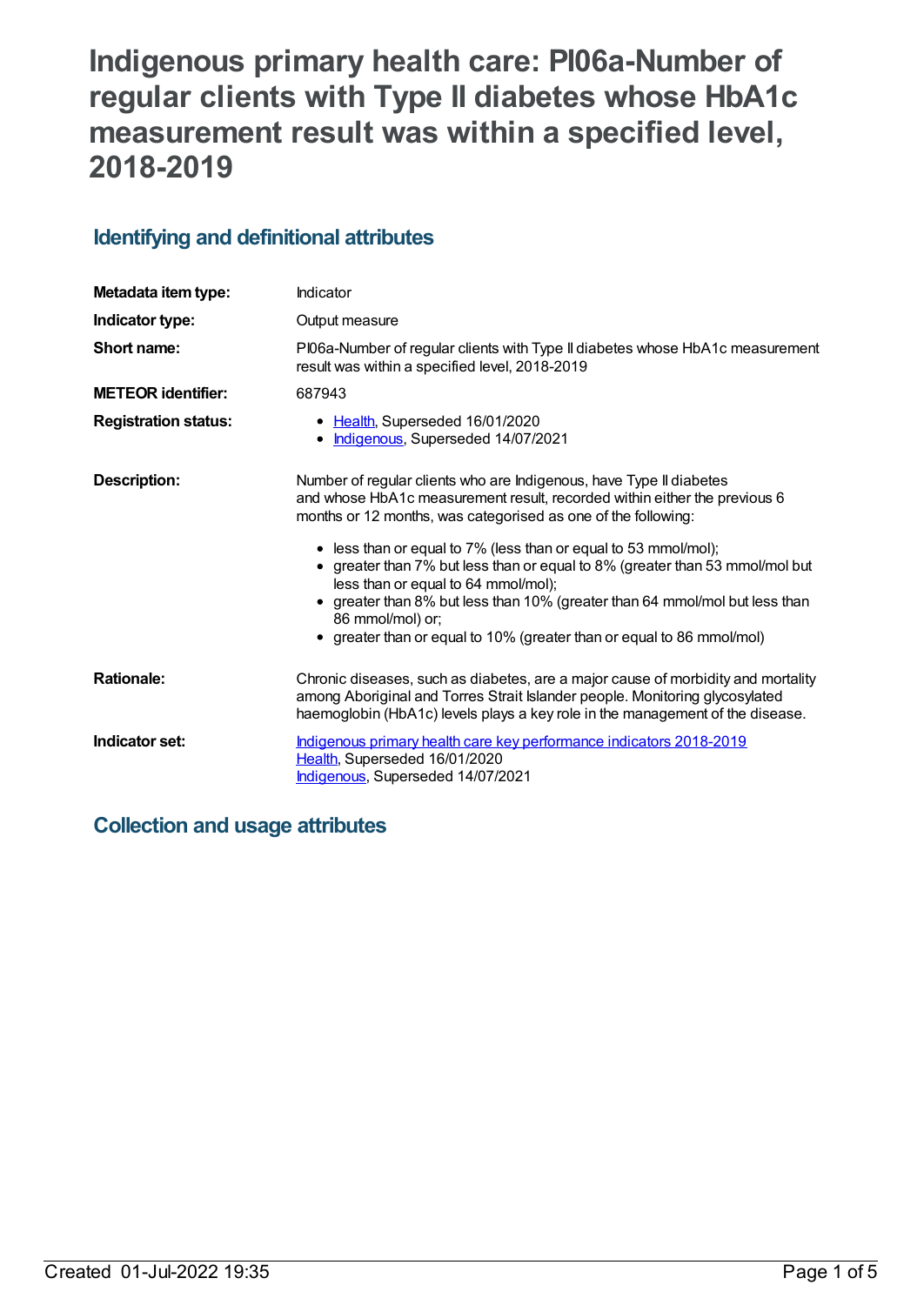| <b>Computation description:</b> | Count of regular clients who are Indigenous, have Type II diabetes and whose<br>HbA1c measurement result, recorded within either the previous 6 months or 12<br>months, was categorised as one of the following:                                                                                                                                                                                       |
|---------------------------------|--------------------------------------------------------------------------------------------------------------------------------------------------------------------------------------------------------------------------------------------------------------------------------------------------------------------------------------------------------------------------------------------------------|
|                                 | • less than or equal to 7% (less than or equal to 53 mmol/mol);<br>• greater than 7% but less than or equal to 8% (greater than 53 mmol/mol but<br>less than or equal to 64 mmol/mol);<br>• greater than 8% but less than 10% (greater than 64 mmol/mol but less than<br>86 mmol/mol) or;<br>• greater than or equal to 10% (greater than or equal to 86 mmol/mol)                                     |
|                                 | 'Regular client' refers to a client of an Australian Government Department of Health-<br>funded primary health-care service (that is required to report against the Indigenous<br>primary health care key performance indicators) who has an active medical record;<br>that is, a client who has attended the Department of Health-funded primary health-<br>care service at least 3 times in 2 years. |
|                                 | Exclude Type I diabetes, secondary diabetes, gestational diabetes mellitus (GDM),<br>previous GDM, impaired fasting glucose, impaired glucose tolerance.                                                                                                                                                                                                                                               |
|                                 | Presented as a number.                                                                                                                                                                                                                                                                                                                                                                                 |
|                                 | Calculated separately for each HbA1c range, for each time period.                                                                                                                                                                                                                                                                                                                                      |
|                                 | Include only the most recent HbA1c measurement result from each time period.                                                                                                                                                                                                                                                                                                                           |
| <b>Computation:</b>             | Numerator only                                                                                                                                                                                                                                                                                                                                                                                         |
| <b>Numerator:</b>               | Calculation A: Number of regular clients who are Indigenous, have Type II<br>diabetes and whose HbA1c measurement result, recorded within the previous 6<br>months, was less than or equal to 7% (less than or equal to 53 mmol/mol).                                                                                                                                                                  |
|                                 | Calculation B: Number of regular clients who are Indigenous, have Type II diabetes<br>and whose HbA1c measurement result, recorded within the previous 6 months, was<br>greater than 7% but less than or equal to 8% (greater than 53 mmol/mol but less<br>than or equal to 64 mmol/mol).                                                                                                              |
|                                 | Calculation C: Number of regular clients who are Indigenous, have Type II diabetes<br>and whose HbA1c measurement result, recorded within the previous 6 months, was<br>greater than 8% but less than 10% (greater than 64 mmol/mol but less than 86<br>mmol/mol).                                                                                                                                     |
|                                 | Calculation D: Number of regular clients who are Indigenous, have Type II diabetes<br>and whose HbA1c measurement result, recorded within the previous 6 months, was<br>greater than or equal to 10% (greater than or equal to 86 mmol/mol).                                                                                                                                                           |
|                                 | Calculation E: Number of regular clients who are Indigenous, have Type II diabetes<br>and whose HbA1c measurement result, recorded within the previous 12 months,<br>was less than or equal to 7% (less than or equal to 53 mmol/mol).                                                                                                                                                                 |
|                                 | Calculation F: Number of regular clients who are Indigenous, have Type II diabetes<br>and whose HbA1c measurement result, recorded within the previous 12 months,<br>was greater than 7% but less than or equal to 8% (greater than 53 mmol/mol but<br>less than or equal to 64 mmol/mol).                                                                                                             |
|                                 | Calculation G: Number of regular clients who are Indigenous, have Type II diabetes<br>and whose HbA1c measurement result, recorded within the previous 12 months,<br>was greater than 8% but less than 10% (greater than 64 mmol/mol but less than 86<br>mmol/mol).                                                                                                                                    |
|                                 | Calculation H: Number of regular clients who are Indigenous, have Type II diabetes<br>and whose HbA1c measurement result, recorded within the previous 12 months,<br>was greater than or equal to 10% (greater than or equal to 86 mmol/mol).                                                                                                                                                          |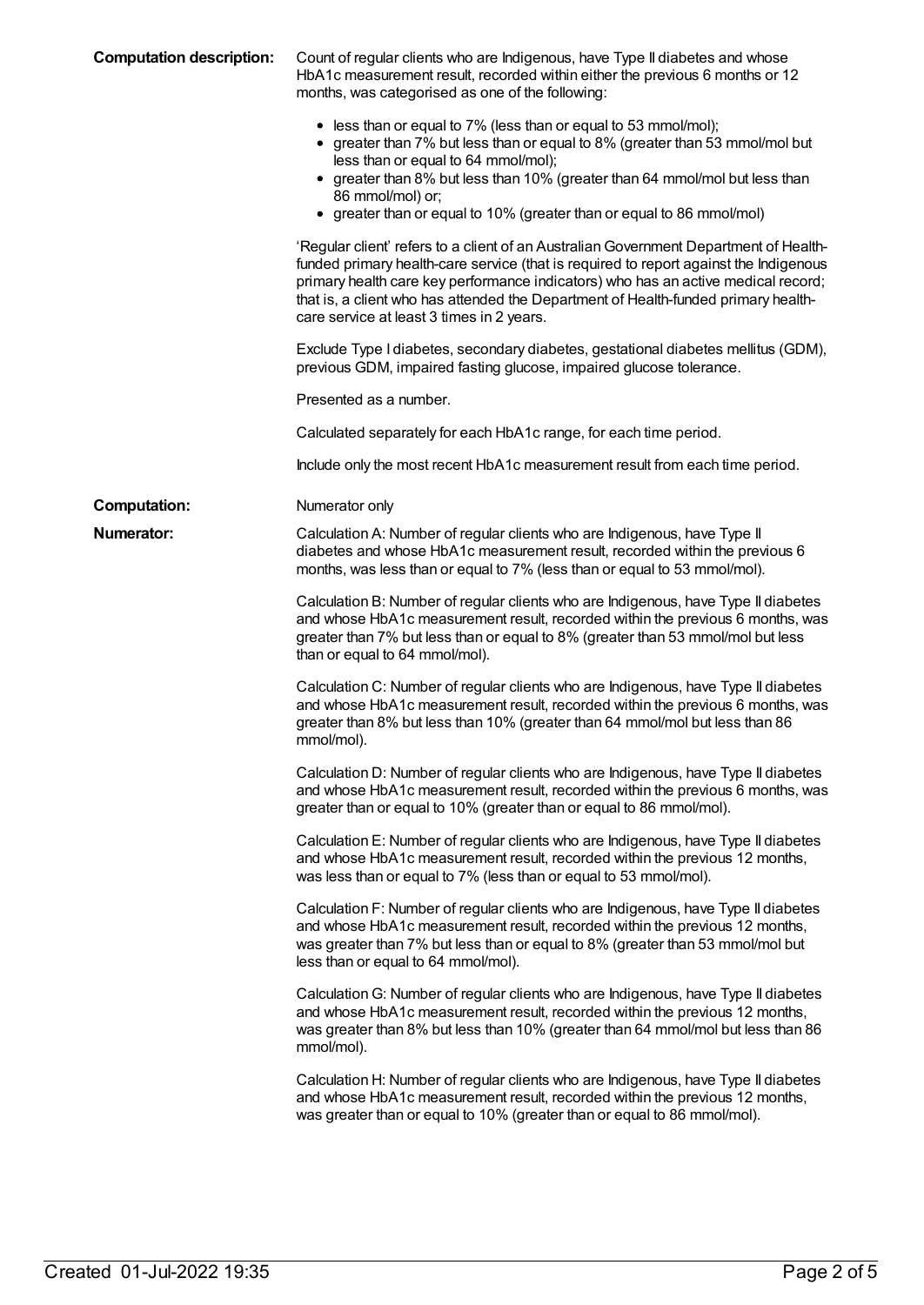[Person—diabetes](https://meteor.aihw.gov.au/content/270194) mellitus status, code NN

**Data Source**

[Indigenous](https://meteor.aihw.gov.au/content/430643) primary health care data collection

**NMDS / DSS**

[Indigenous](https://meteor.aihw.gov.au/content/694101) primary health care NBEDS 2018–19

**Guide for use**

Type II diabetes only.

#### **Data Element / Data Set**

[Person—glycosylated](https://meteor.aihw.gov.au/content/589601) haemoglobin level, code N

**Data Source**

[Indigenous](https://meteor.aihw.gov.au/content/430643) primary health care data collection

**NMDS / DSS**

[Indigenous](https://meteor.aihw.gov.au/content/694101) primary health care NBEDS 2018–19

**Guide for use**

Response to this is conditional on responding 'yes' to having had an HbA1c measurement result recorded within either the previous 6 months or 12 months.

#### **Data Element / Data Set**

Person-Indigenous status, code N

**Data Source**

[Indigenous](https://meteor.aihw.gov.au/content/430643) primary health care data collection

**NMDS / DSS**

[Indigenous](https://meteor.aihw.gov.au/content/694101) primary health care NBEDS 2018-19

#### **Data Element / Data Set**

[Person—regular](https://meteor.aihw.gov.au/content/686291) client indicator, yes/no code N

**Data Source**

[Indigenous](https://meteor.aihw.gov.au/content/430643) primary health care data collection

**NMDS / DSS**

[Indigenous](https://meteor.aihw.gov.au/content/694101) primary health care NBEDS 2018–19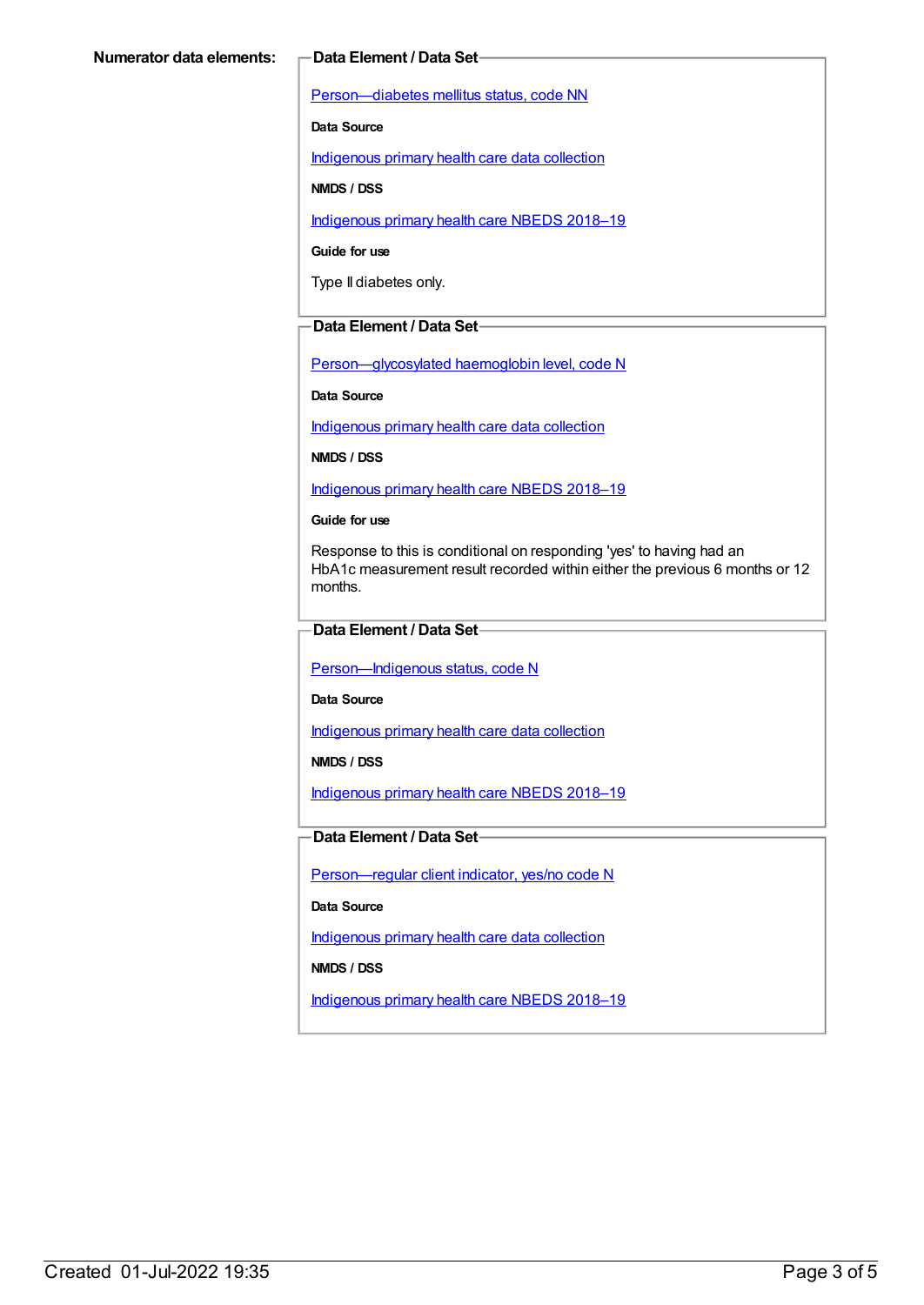| Disaggregation:                         | 1. Sex:<br>a) Male<br>b) Female                                                                                                                                      |
|-----------------------------------------|----------------------------------------------------------------------------------------------------------------------------------------------------------------------|
|                                         | 2. Age group:<br>$a) 0-4$ years<br>$b)$ 5-14 years<br>c) 15-24 years<br>d) 25-34 years<br>e) 35-44 years<br>f) 45-54 years<br>g) 55-64 years<br>h) 65 years and over |
| <b>Disaggregation data</b><br>elements: | Data Element / Data Set-<br>Person-age, total years N[NN]                                                                                                            |
|                                         | <b>Data Source</b>                                                                                                                                                   |
|                                         |                                                                                                                                                                      |
|                                         | Indigenous primary health care data collection                                                                                                                       |
|                                         | <b>NMDS / DSS</b>                                                                                                                                                    |
|                                         | Indigenous primary health care NBEDS 2018-19                                                                                                                         |
|                                         | Data Element / Data Set-                                                                                                                                             |
|                                         | Person-sex, code X                                                                                                                                                   |
|                                         | <b>Data Source</b>                                                                                                                                                   |
|                                         | Indigenous primary health care data collection                                                                                                                       |
|                                         | <b>NMDS / DSS</b>                                                                                                                                                    |
|                                         | Indigenous primary health care NBEDS 2018-19                                                                                                                         |

## **Representational attributes**

| <b>Representation class:</b> | Count   |
|------------------------------|---------|
| Data type:                   | Real    |
| Unit of measure:             | Person  |
| Format:                      | N[N(6)] |
|                              |         |

## **Indicator conceptual framework**

| Framework and | Effective/Appropriate/Efficient |
|---------------|---------------------------------|
| dimensions:   |                                 |

## **Data source attributes**

| Data sources: | Data Source                                    |
|---------------|------------------------------------------------|
|               | Indigenous primary health care data collection |
|               | Frequency                                      |
|               | 6 monthly                                      |
|               | Data custodian                                 |
|               | Australian Institute of Health and Welfare.    |